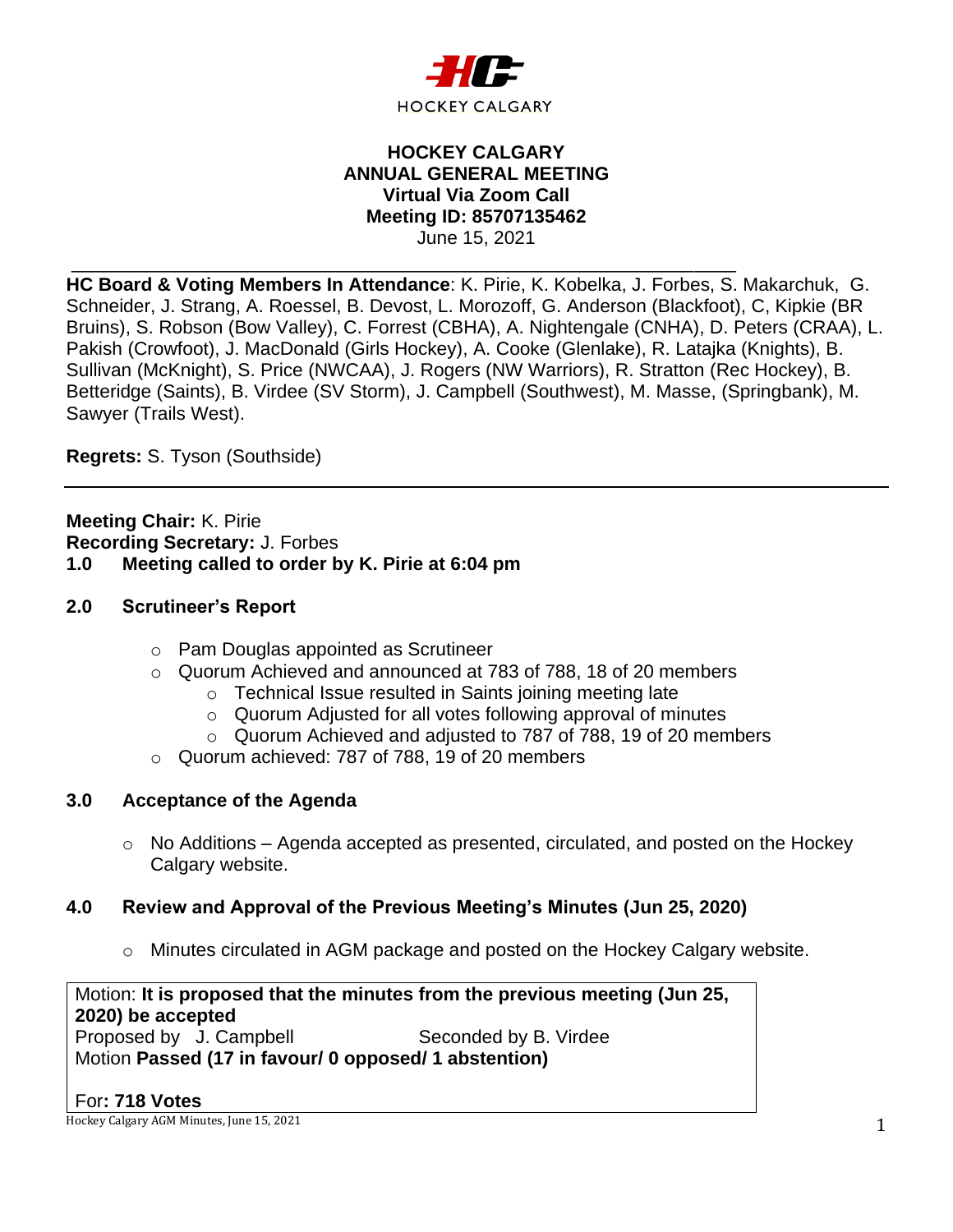

G. Anderson (Blackfoot), C, Kipkie (BR Bruins), T. Harvie (Bow Valley), C. Forrest (CBHA), A. Jepson (CNHA), J. Cameron (CRAA), R. Laverty (Crowfoot), J. MacDonald (Girls Hockey), C. Brett (Glenlake), G. McCallum (Knights), C. Gordon (McKnight), B. Swan (Mavericks), S. Price (NWCAA), E. Carpendale (SV Storm), J. Campbell (Southwest), C. McGee, (Springbank), J. Beatty (Trails West).

Against: 0 Votes

Abstentions: 65 Votes

A. Cooke (Glenlake)

Votes not cast: 4 Votes B. Betteridge (Saints)

> *Note: Representative B. Betteridge from Saints was unable to enter a vote for this motion due to arriving late with technical difficulties. Saints recorded votes on all other motions.*

# **5.0 Chairman's Welcome – K. Pirie**

Expressed welcome to all attendees.

# **6.0 Executive Director Operations Report – K. Kobelka**

Summary of presentation

• See Presentations Attached

#### **7.0 Finance Committee (Report as circulated) – A. Roessel 7.1 2020 Audited Financial Statements**

Financial Statements were circulated in AGM package and posted on the Hockey Calgary website.

# **7.1.1 2021/22 Fiscal Budget**

Fiscal Budget was circulated in AGM package and posted on the Hockey Calgary website.

# **7.2 Approval of the Auditor for 2021**

Hockey Calgary AGM Minutes, June 15, 2021 2 Motion: **It is proposed that Kenway Mack Slusarchuk Steward continue as the auditor for the 2020-21 season.** Proposed by A. Roessel Seconded by J. Rogers Motion **Passed (Unanimous)**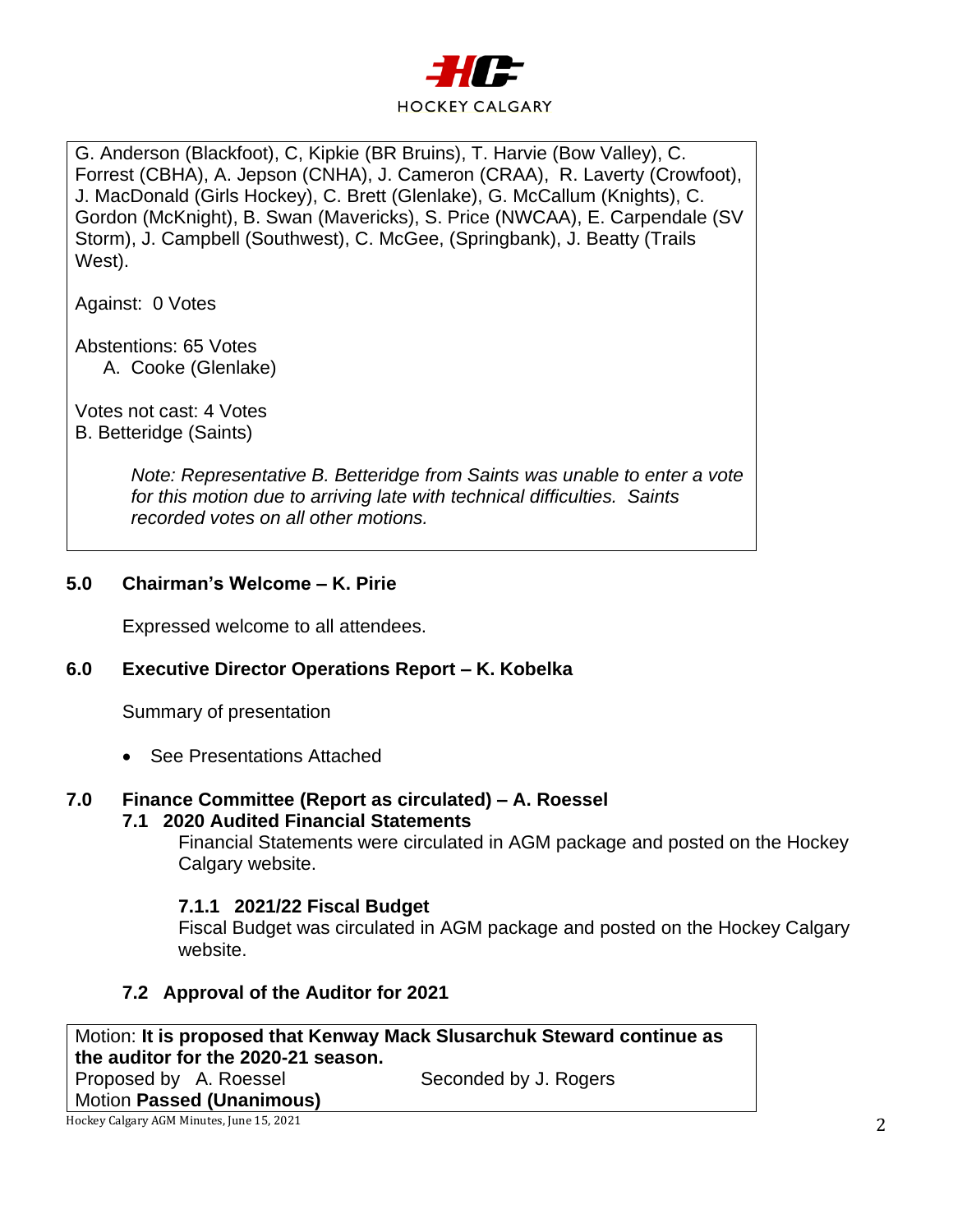

*Note: Representative B. Betteridge (Saints) gave a verbal vote in favour due to technical difficulties.*

**8.0 Committee Updates – (All Reports Circulated and posted on the Hockey Calgary website)**

#### **8.1 Human Resources / Compensation Committee – B. Devost** Report submitted and posted on the website prior to meeting. No questions or discussion.

### **8.2 Governance & Nominating Committee- S. Makarchuk**

Report submitted and posted on the website prior to meeting. No questions or discussion.

### **8.3 Safety Committee – G. Schneider**

Report submitted and posted on the website prior to meeting. No questions or discussion.

### **9.0 Resolutions**

**9.1 Modification to the Regulations Handbook**

Motion: **It is proposed that the modifications to the Hockey Calgary Regulations Handbook for the 2021 season be accepted as submitted.** Proposed by K. Kobelka Seconded by S. Robson Motion **Passed (Unanimous)**

# **9.2 Special Resolution – Amendments to the HC Bylaws.**

Motion 2: **It is proposed that the amendments to the Hockey Calgary Bylaws, as written in the draft dated May 17, 2021, be accepted as submitted.**

Proposed by S. Makarchuk Seconded by C. Kipkie Motion: **Passed votes 783 of 787 for 99.5% (18 of 19 in favour)**

For: 783 Votes

Against: 4 Votes B. Betteridge (Saints)

Abstentions: 0 Votes